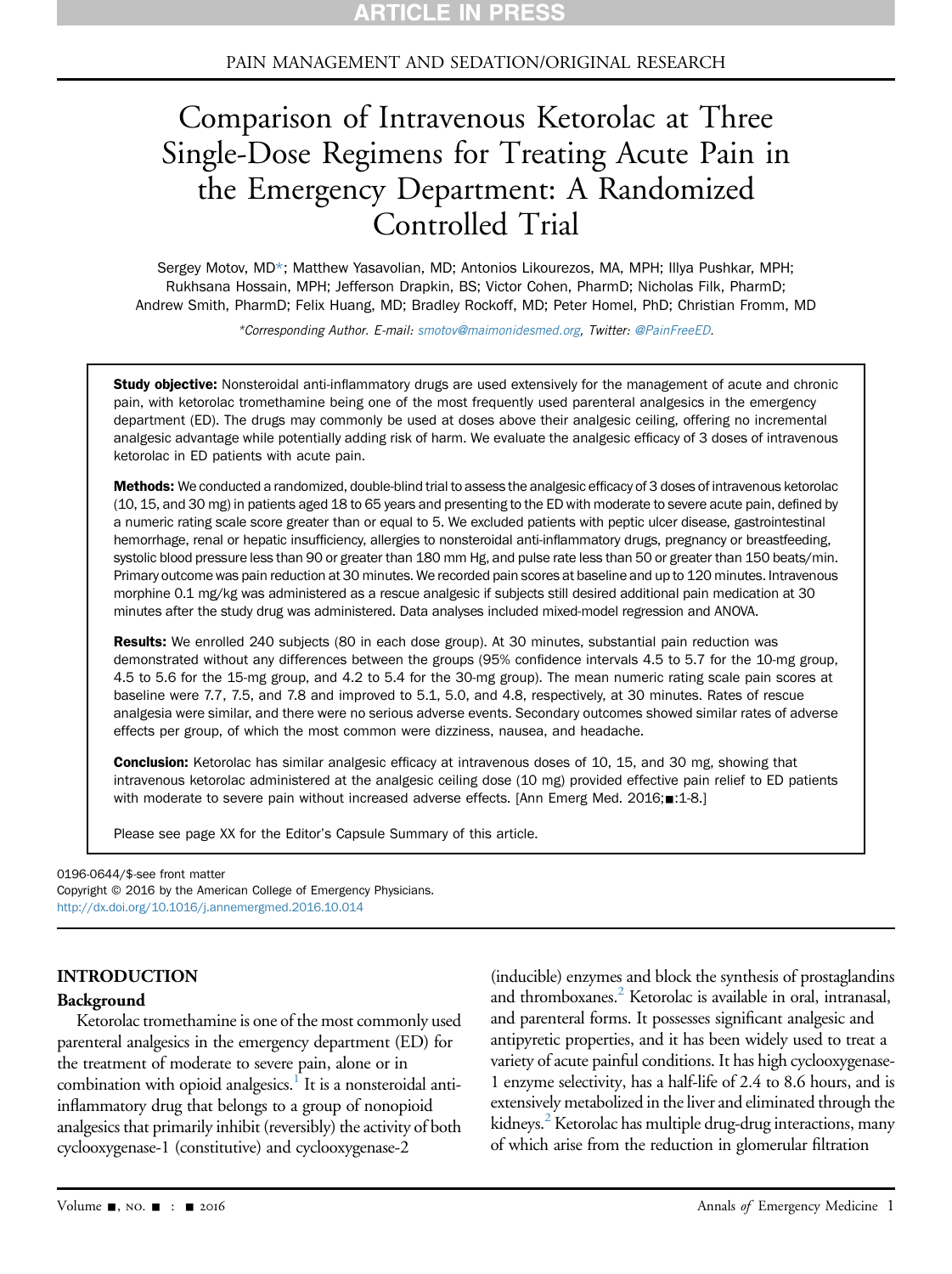# **ARTICLE IN PRES**

#### Editor's Capsule Summary

What is already known on this topic Despite known ceiling effects on nonsteroidal analgesia, many deploy enhanced singular doses, seeking better pain control.

#### What question this study addressed

Does increasing the dose of intravenous ketorolac improve analgesia in emergency department (ED) patients with a wide variety of pain syndromes?

#### What this study adds to our knowledge

In a single-site, controlled, randomized trial with 240 subjects, pain reduction at 30 minutes postdosing for 10, 15 and 30 mg of ketorolac was not different and adverse effects did not differ.

How this is relevant to clinical practice

There is no benefit to using higher doses of ketorolac for pain relief in unselected ED patients.

induced by ketorolac or by competitive displacement of the second drug from protein-binding sites. Coadministration of ketorolac with warfarin leads to worsening of gastrointestinal hemorrhage; with steroids, to peptic ulcer disease; with diuretics, to nephrotoxicity and hyperkalemia; and with lithium and digoxin, to toxicity of these agents.  $2,3$ 

#### **Importance**

Nonsteroidal anti-inflammatory drugs may commonly be used at doses above their analgesic ceiling, although this may not offer an incremental analgesic advantage and potentially adds risk of harm. Analgesic ceiling is the dose of a drug beyond which any further dosage increase results in no additional analgesic effect. $4$  The ketorolac analgesic ceiling dose of 10 mg is lower than both the dosing regimen recommended in emergency medicine textbooks<sup>3</sup> and the recommended Food and Drug Administration–approved doses: 30 mg intravenously and 60 mg intramuscularly for patients younger than 65 years.<sup>6</sup> Ketorolac is the only analgesic whose parenteral dosing is 3 to 6 times higher than the oral regimen based on the Food and Drug Administration–recommended oral regimen of 10 mg every [6](#page-7-4) hours for no more than 5 days.<sup>6</sup>

Like all nonsteroidal anti-inflammatory drugs, ketorolac has several potentially serious adverse effects: gastrointestinal hemorrhage, nausea, vomiting, dyspepsia, dizziness or lightheadedness, and somnolence. Of these, gastrointestinal hemorrhage is the most concerning because

it also appears to be dose dependent. Of all nonsteroidal anti-inflammatory drugs, the risk of gastrointestinal hemorrhage is highest for ketorolac and increases with higher doses.<sup>7</sup> In healthy volunteers, single doses of parenteral ketorolac have been demonstrated to interfere with platelet function by prolonging bleeding time, inhibiting platelet aggregation, and reducing platelet thromboxane production[.8-10](#page-7-6) Likewise, single doses of ketorolac at 15 and 30 mg intravenously and 60 mg intramuscularly have been shown to worsen hemorrhage in postoperative patients.<sup>11,12</sup>

Several studies have demonstrated that ketorolac analgesic efficacy at 10 mg is similar to that at higher doses (15 to 90 mg) for treatment of postoperative and cancer pain while minimizing the adverse effects typical of higher dosages.<sup>13-16</sup> Despite this, Food and Drug Administration recommendations and the majority of studies of parenteral ketorolac in the ED advocate the use of doses that are higher than 10 mg.

## Goals of This Investigation

We hypothesized that the standard dosing of ketorolac is supra-analgesic and that higher doses are superfluous. We conducted a clinical trial comparing the analgesic efficacy of 3 doses of intravenous ketorolac for acute pain in the ED.

## MATERIALS AND METHODS

#### Study Design and Setting

This was a randomized, double-blind trial to determine the analgesic equivalency of intravenous administration of ketorolac at 10 mg for the treatment of acute pain compared with higher doses of 15 and 30 mg.

We conducted this study at a 711-bed urban community teaching hospital with an annual ED census of greater than 120,000 visits. Patient screening, enrollment, and data collection were performed by study investigators (S.M., M.Y., I.P., R.H., J.D., and C.F.). The Maimonides Medical Center Institutional Review Board approved the trial. We report this trial in accordance with the Consolidated Standards of Reporting Trials statement.<sup>[17](#page-7-9)</sup>

#### Selection of Participants

Patients considered for inclusion comprised adults aged 18 to 65 years who presented to the ED primarily for management of acute flank, abdominal, musculoskeletal, or headache pain with an intensity of 5 or greater on a standard 0 to 10 numeric rating scale and who would routinely be treated with intravenous ketorolac in our ED as determined by the treating attending emergency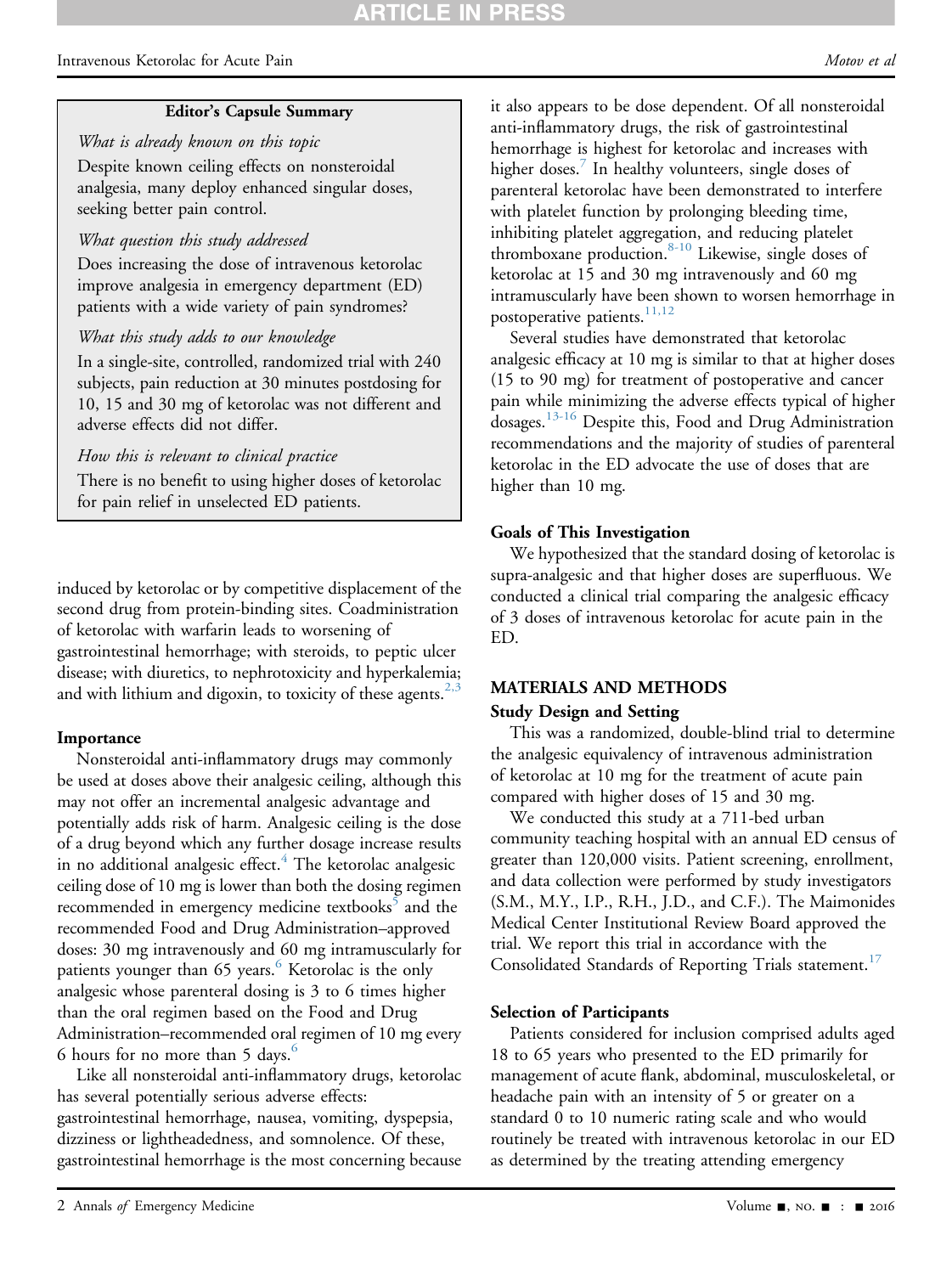physician. Acute pain is defined in our study as having an onset within 30 days or less. Exclusion criteria included older than 65 years, pregnancy or breastfeeding, active peptic ulcer disease, acute gastrointestinal hemorrhage, known history of renal or hepatic insufficiency, allergy to nonsteroidal anti-inflammatory drugs, unstable vital signs (systolic blood pressure  $\langle 90 \text{ or } 180 \text{ mm Hg}$ ; pulse rate  $<$  50 or  $>$ 150 beats/min), and patients having already received analgesic medication. For the purposes of this study, intravenous ketorolac was used without coadministration of any other analgesics, with the exception of rescue medication.

Enrollment of patients occurred between March 2014 and December 2015. Screening and enrollment took place Monday through Friday, 8 AM to 8 PM, when an ED pharmacist was available for blinded medication preparation. Study investigators approached all potentially qualifying participants. All participants provided written informed consent and Health Insurance Portability and Accountability Act authorization. For non-English speakers, a language-appropriate consent form was used and noninvestigator, hospital-employed, trained interpreters assisted in acquisition of informed consent.

## Interventions

The on-duty ED pharmacist prepared 10-, 15-, or 30 mg doses of ketorolac in 10 mL of normal saline solution. Medications were prepared in identical syringes according to predetermined randomization generated in SPSS (version 20.0; SPSS, Inc., Chicago, IL) by the research manager. The research manager and statistician, who were independent of data collection, conducted the programming of the randomization list, confirmation of written consent acquisition, and statistical analyses. ED pharmacy investigators maintained the randomization list, prepared the medication, and delivered it to the nurse caring for the study participant in a blinded manner. Each dose of ketorolac was administered by intravenous push during 1 to 2 minutes. The preparing pharmacist, research manager, and statistician were the only ones with knowledge of the study arm to which the participant was randomized; providers, participants, and the data collecting research team were blind to the medication received. Study investigators consisted of 2 treating physicians, who assisted in screening and supervised the research fellow, and research coordinators, who enrolled patients and recorded pain scores, vital signs, and adverse effects at baseline and 15, 30, 60, 90, and 120 minutes. For subjects still desiring pain medication 30 minutes after study drug administration, investigators offered intravenous morphine at 0.1 mg/kg as a rescue analgesic.

#### Outcome Measures

The primary outcome was reduction in numeric rating scale pain score at 30 minutes from medication administration. Secondary outcomes included rates and percentages of subjects experiencing adverse effects and requiring rescue analgesia.

## Primary Data Analysis

Research staff recorded all data on data sheets (separate from clinical data), entered them into Microsoft Excel (Microsoft, Redmond, WA), and then imported them into the programs used for statistical analysis. Data were described in terms of mean (SD) or 95% confidence limits in the case of normally distributed data and frequency (percentage) in the case of categorical data.

Data analysis of the pain data was based on the principle of intention to treat. To fulfill this requirement and to account for data missing because of dropout, multiple imputation (SAS Proc MI; SAS 9.4; SAS Inc, Cary, NC) was used to create 5 data sets wherein any missing pain datum was imputed with the Markov chain Monte Carlo method. In accordance with Biering et al,  $^{18}$  $^{18}$  $^{18}$  an imputation model was run for each of the pain scores with missing data (ie, at 15, 30, 60, 90, and 120 minutes). At each time point (ti ), the model consisted of the pain scores that were immediately before  $(t_{i-1})$  and immediately subsequent  $(t_{i+1})$ , as well as factors that were related to whether a subject presented with a missing pain assessment. These factors included baseline pulse rate, chief complaints of flank pain or headache, and a diagnosis of renal colic. At baseline, no imputation was necessary because there were no missing pain assessments, whereas, for the final pain assessment at 120 minutes, the imputation model included only the preceding pain assessment at 90 minutes plus the factors related to missing pain assessments.

The imputed data sets were each analyzed with mixedmodel linear regression to test for a significant group $\times$ time interaction, which would have been an indication of the presence of a group difference in pain levels at 1 or more time points. The imputed data were also analyzed for the main effects of group and time. The results from each imputed data set were then analyzed and combined with the SAS macro type $3_MI$ <sub>mixed</sub><sup>19</sup> to arrive at a single weighted test statistic and a  $P$  value.

Additional sensitivity analyses of the data were carried out in a similar fashion. Imputed data were reanalyzed with generalized linear modeling with an underlying  $\gamma$  function to account for possible skewness at later time points first, and then reanalyzed with ordinary least squares repeatedmeasures ANOVA. Finally, the per-protocol data, consisting only of subjects with complete measurements at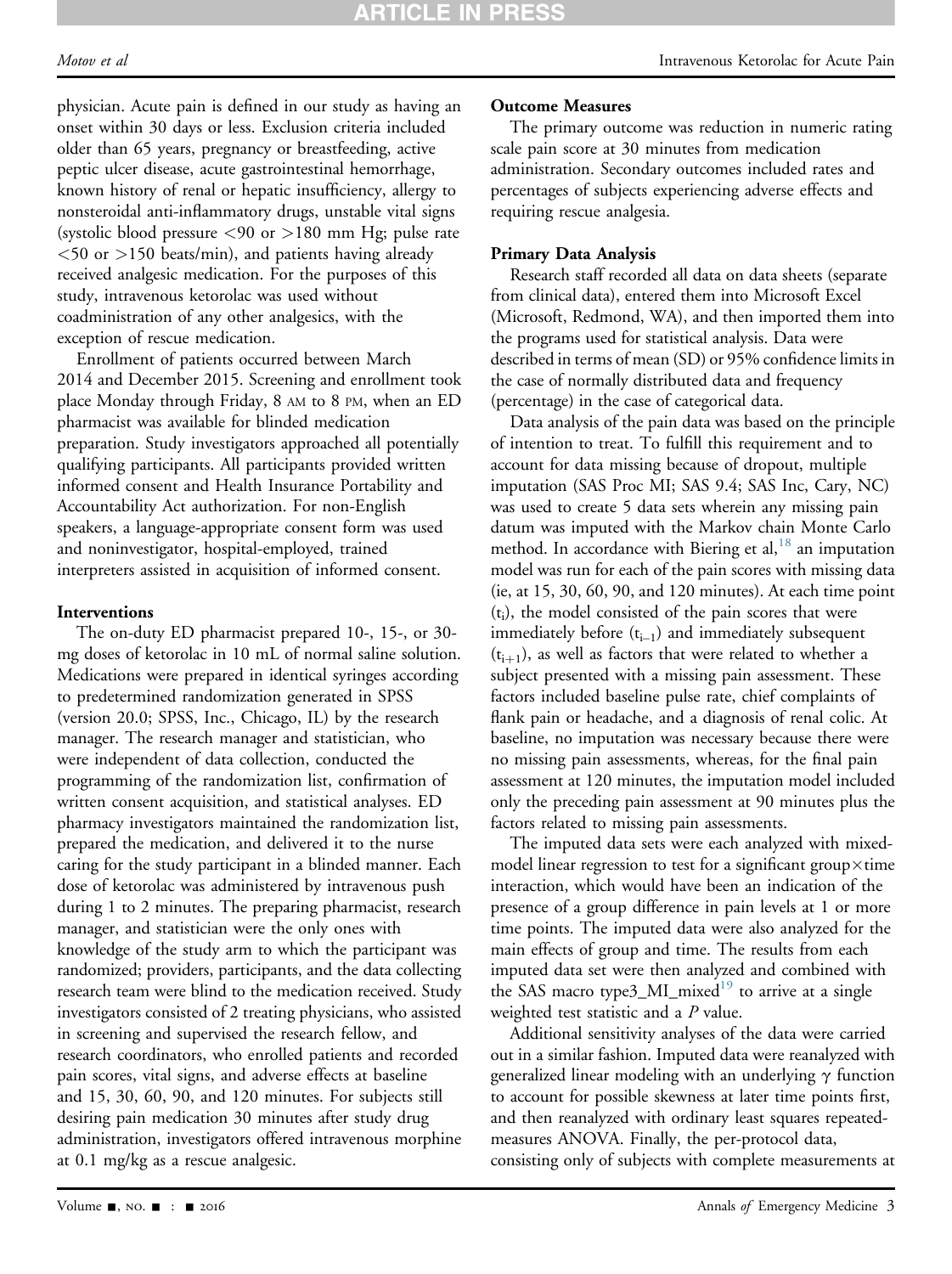# **ARTICLE IN PRESS**

#### Intravenous Ketorolac for Acute Pain Note and Security and Security and Security Associates of the Motov et al

all time points, were analyzed with mixed-model linear regression and ordinary least squares repeated-measures ANOVA. All tests were 2 sided with a significance level of .05.

The main hypothesis was that there would be equivalence of dose effect across the 3 groups at every time point, and the primary comparison consisted of the pain assessment at 30 minutes. In accordance with  $Bijur^{20}$  and Holdgate et al, $^{21}$  $^{21}$  $^{21}$  we assumed a minimal clinically significant difference of 1.3 between the 3 ketorolac groups at the 30-minute pain assessment and an SD of 3.0. A power analysis determined that a sample of 78 subjects per group provided at least 80% power to detect a minimal clinically significant difference of at least 1.3 at 30 minutes with  $\alpha = .05$ .

#### **RESULTS**

We enrolled 240 subjects (80 in each group for 10, 15, and 30 mg) in our study. The patient flow diagram is illustrated in [Figure 1](#page-3-0). During the study, instances of missing pain scores, vital signs, and adverse effects data occurred because of either a subject's absence from the ED for radiologic testing or discharge from the ED before data

<span id="page-3-0"></span>

<sup>a</sup>Subjects were missing data because of either discharge or transfer from the ED.

<sup>b</sup>Multiple imputation was used to account for missing data.

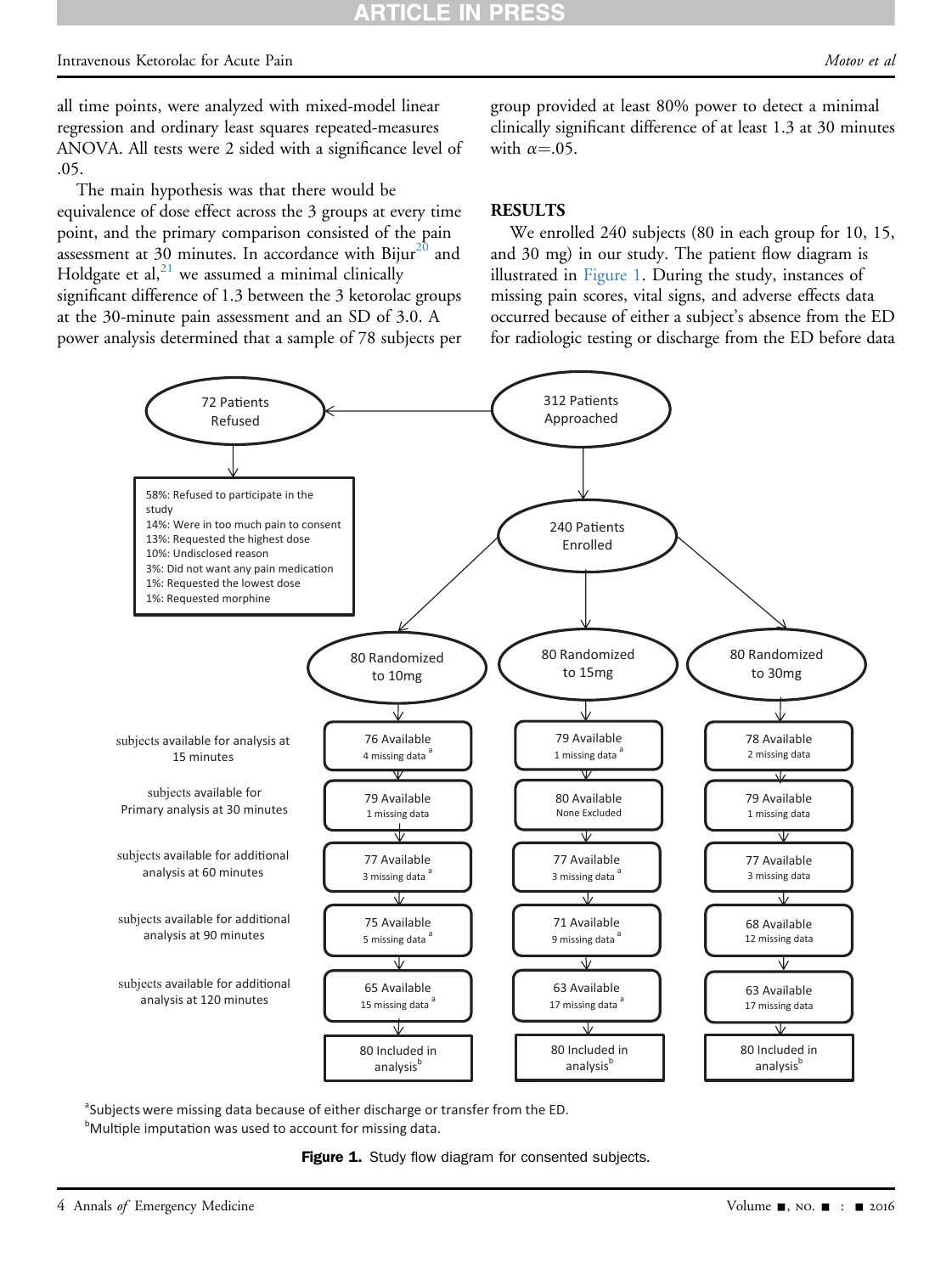#### <span id="page-4-0"></span>Table 1. Baseline patient characteristics.

|                               | Group                         |                               |                    |  |
|-------------------------------|-------------------------------|-------------------------------|--------------------|--|
| <b>Characteristics</b>        | Ketorolac<br>10 <sub>mg</sub> | Ketorolac<br>15 <sub>mg</sub> | Ketorolac<br>30 mg |  |
| No. of subjects               | 80                            | 80                            | 80                 |  |
| Age, mean (SD)                | 41.5 (12.1)                   | 40.1 (12.1)                   | 38.8 (11.6)        |  |
| Male sex, frequency (%)       | 39 (48.8)                     | 32(40)                        | 37 (46.3)          |  |
| Pain, mean (SD)               | 7.73 (1.65)                   | 7.54 (1.61)                   | 7.80 (1.55)        |  |
| Chief complaints (%)          |                               |                               |                    |  |
| Abdominal                     | 32 (40.0)                     | 29(36.3)                      | 30 (37.5)          |  |
| Flank                         | 31 (38.8)                     | 27 (33.8)                     | 21(26.3)           |  |
| Musculoskeletal               | 16 (20.0)                     | 21 (26.3)                     | 20(25.0)           |  |
| Headache                      | 1(1.3)                        | 3(3.8)                        | 9(11.3)            |  |
| Blood pressure, mm Hg         |                               |                               |                    |  |
| Systolic                      | 129.4 (17.0)                  | 125.2 (20.3)                  | 122.6 (21.1)       |  |
| <b>Diastolic</b>              | 75.2 (11.4)                   | 73.3 (12.4)                   | 75.1 (14.2)        |  |
| Pulse rate, beats/min         | 80.8 (15.2)                   | 74.2 (13.6)                   | 78.6 (15.8)        |  |
| Respiratory rate, breaths/min | 18.5(3.3)                     | 17.8(2.5)                     | 19(8.4)            |  |
| Oxygen saturation             | 98.3 (2.2)                    | 98.8 (1.4)                    | 99.1 (1.0)         |  |
| Duration of pain, h           |                               |                               |                    |  |
| Abdominal                     | 62.6 (52)                     | 41.5 (44)                     | 63.2 (86)          |  |
| Flank                         | 69.0 (68)                     | 36.8 (34)                     | 54.6 (62)          |  |
| Musculoskeletal               | 59.4 (60)                     | 83.9 (110)                    | 43.6 (44)          |  |
| Headache                      | $48.0*$                       | 40.7 (36)                     | 85.6 (81)          |  |
| *Only 1 patient.              |                               |                               |                    |  |

<span id="page-4-2"></span>collection was completed. The groups were similar in terms of demographic characteristics and baseline vital signs [\(Table 1](#page-4-0)). Mean ages and sex were 41.5, 40.1, and 38.8 years and 39%, 32%, and 37% men, respectively. Baseline numeric rating scale pain scores were equivalently high in all 3 study groups ([Table 2\)](#page-4-1).

There were no differences in the pattern of missing pain assessments across the 3 groups. For the 10-mg group, 15.0% of the subjects had only 1 missing pain assessment, whereas 18.8% and 10.0% of the patients in the 15- and 30-mg groups, respectively, had only a single missing pain assessment; 6.3%, 6.3%, and 8.8% of patients in the 3 groups had 2 missing pain assessments, and 2.5%, 1.3%, and 6.3% had 3 missing pain assessments.

At 30 minutes postadministration, subjects randomized to receive 10 mg of intravenous ketorolac improved from a mean pain numeric rating scale score at baseline of 7.7 to a mean score of 5.2 (difference= $2.5$ ), the 15-mg group improved from 7.5 to 5.1 (difference=2.4), and the 30-mg group improved from 7.8 to 4.8 (difference= $3.0$ ). Reductions in pain scores from baseline to 30 minutes were statistically significant for all subjects. However, there were no differences in pain score reduction from baseline to 30 minutes across the 3 dose groups. Likewise, we observed no differences in the mean numeric rating scale pain scores themselves between dose groups at 30 minutes. The 95% confidence intervals for the ketorolac groups were similar: 4.6 to 5.8 for the 10-mg group, 4.5 to 5.6 for the 15-mg group, and 4.2 to 5.4 for the 30-mg group.

All subjects showed reductions in mean numeric rating scale pain scores relative to baseline at all subsequent time points (15 to 120 minutes). Moreover, as shown in [Table 2](#page-4-1), subjects' reported pain scores at each time point were similar in all 3 groups, with marginal differences in 95% confidence intervals in comparison of imputed and nonimputed data (ie, per protocol). As shown in [Figure 2](#page-5-0),

<span id="page-4-1"></span>

| Table 2. Nonimputed and imputed pain scores for the 10-, 15-, and 30-mg ketorolac dose groups over time. |  |  |  |
|----------------------------------------------------------------------------------------------------------|--|--|--|
|----------------------------------------------------------------------------------------------------------|--|--|--|

|                 | <b>Ketorolac</b><br>Dose, mg | <b>Nonimputed</b> |                                            | <b>Imputed</b> |                                            |
|-----------------|------------------------------|-------------------|--------------------------------------------|----------------|--------------------------------------------|
| Time            |                              | Mean (SD)         | 95% Confidence<br><b>Interval for Mean</b> | Mean (SD)      | 95% Confidence<br><b>Interval for Mean</b> |
| <b>Baseline</b> | 10                           | 7.73(1.65)        | $7.36 - 8.09$                              | 7.73(1.65)     | $7.36 - 8.09$                              |
|                 | 15                           | 7.54(1.61)        | $7.18 - 7.90$                              | 7.54(1.61)     | $7.18 - 7.90$                              |
|                 | 30                           | 7.80(1.55)        | 7.46-8.14                                  | 7.80(1.55)     | $7.46 - 8.14$                              |
| $15$ min        | 10                           | 6.12(2.45)        | 5.56-6.68                                  | 6.04(2.50)     | $5.48 - 6.59$                              |
|                 | 15                           | 5.73(2.43)        | $5.19 - 6.28$                              | 5.76(2.43)     | $5.22 - 6.30$                              |
|                 | 30                           | 5.94(2.54)        | $5.36 - 6.51$                              | 5.87(2.54)     | $5.31 - 6.44$                              |
| 30 min          | 10                           | 5.13(2.71)        | $4.52 - 5.73$                              | 5.14(2.70)     | $4.54 - 5.74$                              |
|                 | 15                           | 5.05(2.56)        | 4.48-5.62                                  | 5.05(2.56)     | 4.48-5.62                                  |
|                 | 30                           | 4.84 (2.86)       | $4.19 - 5.48$                              | 4.81(2.85)     | $4.18 - 5.45$                              |
| 60 min          | 10                           | 4.56 (2.77)       | $3.93 - 5.19$                              | 4.60(2.74)     | $3.99 - 5.21$                              |
|                 | 15                           | 4.09(2.61)        | $3.50 - 4.68$                              | 4.11(2.58)     | $3.53 - 4.68$                              |
|                 | 30                           | 4.11(2.93)        | $3.43 - 4.78$                              | 4.14(2.87)     | $3.50 - 4.78$                              |
| 90 min          | 10                           | 4.03(2.67)        | $3.41 - 4.64$                              | 4.09(2.68)     | $3.50 - 4.69$                              |
|                 | 15                           | 3.92(2.60)        | $3.31 - 4.53$                              | 3.84(2.54)     | $3.28 - 4.41$                              |
|                 | 30                           | 3.66(3.02)        | $2.93 - 4.39$                              | 3.56(2.84)     | $2.93 - 4.19$                              |
| 120 min         | 10                           | 3.77(2.96)        | $3.04 - 4.50$                              | 3.74(2.73)     | $3.13 - 4.35$                              |
|                 | 15                           | 3.60(2.37)        | $3.01 - 4.20$                              | 3.54(2.26)     | $3.03 - 4.04$                              |
|                 | 30                           | 3.44(3.00)        | $2.69 - 4.20$                              | 3.46(2.78)     | $2.85 - 4.08$                              |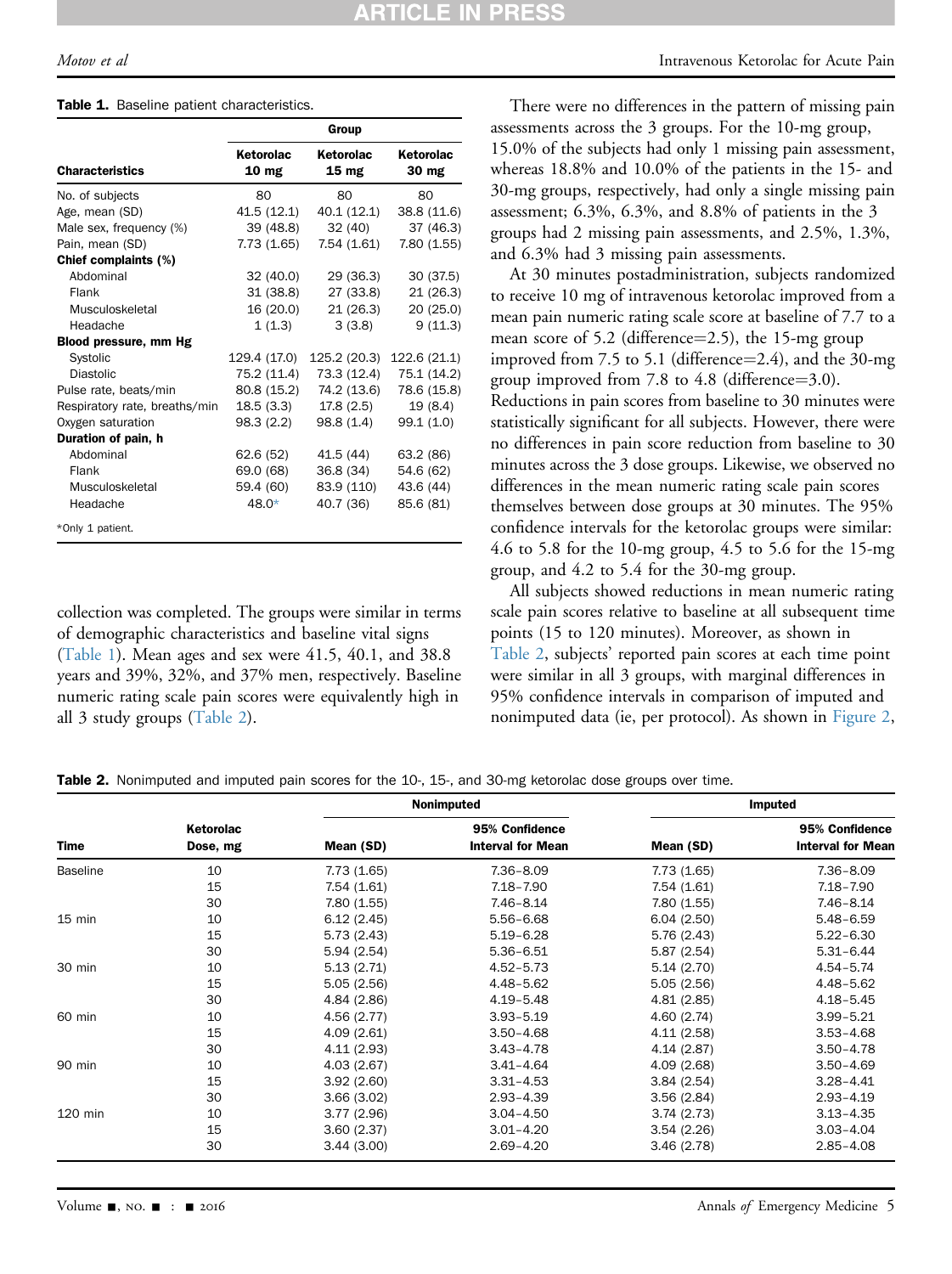#### RTICLE IN PRES

<span id="page-5-0"></span>

Figure 2. Box-plots for reported pain NRS comparing dose groups over time.

the box plots at each time point underscore the similarity in pain ratings across the 3 study groups. Likewise, all results from the sensitivity analyses provided support for the hypothesis of equivalent pain reduction across the 3 doses of ketorolac, with no group×time interaction effects.

All of the subjects who reported complete resolution of pain were treated solely with the study medication, without use of a rescue analgesic dose of morphine. There were no differences between the groups with respect to use of rescue morphine analgesia at any time ([Table 3\)](#page-5-1).

There were no clinically concerning changes in vital signs and no clinically significant adverse effects related to the study medication at any dose. The most commonly reported adverse effects were dizziness, nausea, and headache, with no differences across the 3 doses ([Table 4](#page-5-2)).

<span id="page-5-1"></span>Table 3. Rate of rescue morphine over time by number of patients per group.

| 10 mg $(\%)$            | 15 mg $(\%)$ | 30 mg $(\%)$ |
|-------------------------|--------------|--------------|
|                         | $\Omega$     | O            |
| 4 $(5.0)*$ <sup>+</sup> | 3(3.8)       | 4(5.0)       |
| 4(5.2)                  | 7(9.0)       | 4(5.3)       |
| 7(9.3)                  | 4(5.5)       | 7(10.3)      |
| 3(4.6)                  | 8(12.7)      | 2(3.2)       |
|                         |              |              |

<span id="page-5-3"></span>\*Frequency (percentage).

<span id="page-5-4"></span><sup>†</sup>Denominators are all based on the number of patients available at each time point per group.

<span id="page-5-2"></span>Table 4. Common adverse effects across the 3 ketorolac dose groups.

|                        | Ketorolac Group (%) |                  |          |  |
|------------------------|---------------------|------------------|----------|--|
| <b>Adverse Effects</b> | 10 <sub>mg</sub>    | 15 <sub>mg</sub> | 30 mg    |  |
| <b>Dizziness</b>       | 14 (17.5)           | 16 (20.0)        | 12(15.0) |  |
| Nausea                 | 9(11.3)             | 11 (13.8)        | 8(10.0)  |  |
| Headache               | 8(10.0)             | 2(2.5)           | 3(3.8)   |  |
| <b>Itching</b>         | 0                   | 1(1.3)           | 1(1.3)   |  |
| Flushing               | Ω                   | 1(1.3)           |          |  |

#### LIMITATIONS

This was a single-center study in which subjects were enrolled as a convenience sample according to availability of members of both the research and pharmacy teams. This may have led to selection bias or underrepresentation of patients who may present to the ED late at night.

Instances of missing data occurred (vital signs, pain score, and adverse effects) because of subjects being discharged or being out of the ED for radiologic imaging, and that may have introduced bias. Our stringent exclusion criteria and sample size of 240 subjects were inadequate to assess variance in safety of the 3 different doses of study medication. The study duration was inadequate to compare the different doses with respect to their adverse effect profiles such as gastrointestinal bleeding and renal impairment because there was lack of follow-up after 120 minutes after study drug administration and after discharge. Our study did not assess whether higher doses may have resulted in prolonged pain relief beyond the 120-minute mark.

#### DISCUSSION

Ketorolac is widely administered for pain management in a variety of inpatient and outpatient settings worldwide. Parenteral ketorolac has demonstrated analgesic efficacy similar to that for opioids in patients with cancer and postoperative pain.[13,14,22](#page-7-8) In the ED setting, ketorolac is one of the most commonly administered parenteral analgesics and is used for a wide variety of pain causes, including musculoskeletal pain, renal colic, and headache.<sup>[1,23,24](#page-7-0)</sup> Safdar et al<sup>[25](#page-7-14)</sup> showed that combining morphine and ketorolac for renal colic yielded pain relief superior to that of either drug alone and was also associated with decreased requirement for rescue analgesia.

Ketorolac dosing regimens vary widely. In unpublished data examining nearly 50,000 administrations of ketorolac during 10 years in our ED, we found large variations of dosing patterns, from 10 to 60 mg (unpublished data). In addition, a number of published trials have also compared different ketorolac dosing regimens. Reuben et al<sup>[13](#page-7-8)</sup>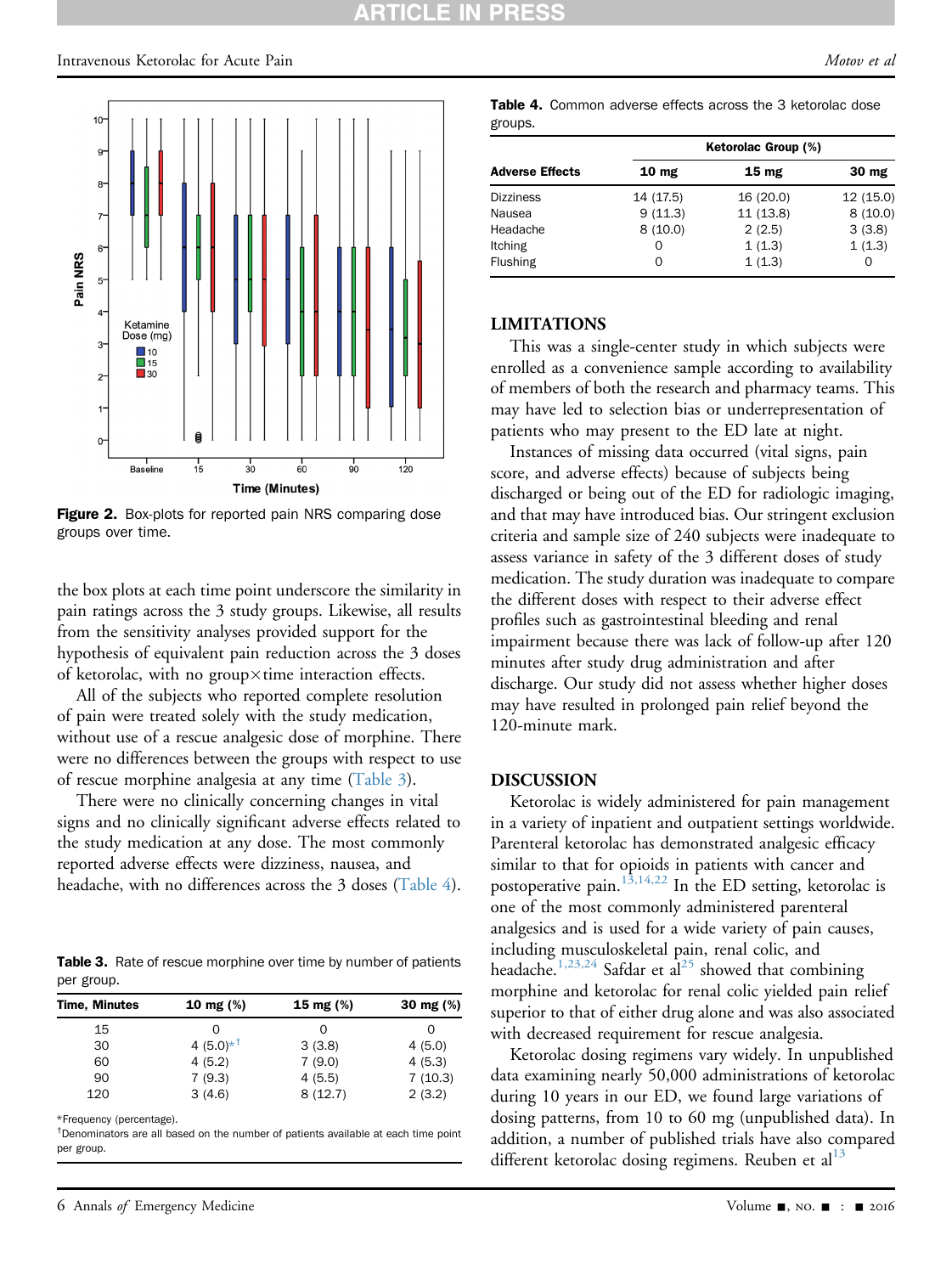demonstrated that smaller doses of ketorolac (7.5 mg every 6 hours) had a morphine-sparing effect equivalent to that of larger doses (10, 12.5, 15, or 30 mg) in patients who had undergone spinal fusion surgery. In a similar study, Brown et  $a^{16}$  $a^{16}$  $a^{16}$  found no statistically significant differences in pain relief between 3 groups of patients randomized to receive intravenous ketorolac (10 versus 30 mg) or 4 mg of intravenous morphine to treat postoperative pain. Minotti

et al<sup>[15](#page-7-16)</sup> found no difference in cancer pain relief between intramuscular ketorolac at 10 and 30 mg and diclofenac at 75 mg. Staquet<sup>14</sup> also found no difference in pain relief for cancer patients when using 10-, 30-, or 90-mg doses of intramuscular ketorolac.

These studies strongly suggest that ketorolac has an analgesic ceiling dose of 10 mg and that increasing the dose fails to provide additional analgesic relief. Other published investigations have shown that ketorolac's adverse effects seem to be dose related<sup>[3](#page-7-18)</sup> and that single doses can impair platelet function and worsen postoperative hemorrhage.<sup>[8-12](#page-7-6)</sup>

Our findings parallel those of other research. Neighbor and Puntillo<sup>[26](#page-7-19)</sup> found that 9% to 10% of patients who received either intramuscular ketorolac or oral ibuprofen experienced an adverse effect of nausea or gastrointestinal upset, dizziness or lightheadedness, sleepiness, and headache. Similar results occurred in the study by Brown et al,  $16$  in which 17% (5/30) of the ketorolac 10-mg group and 28% (8/32) of the 30-mg group reported nausea as the most common adverse effect.

Our study differs from previously published investigations in several important ways. Minotti et  $al<sup>15</sup>$  $al<sup>15</sup>$  $al<sup>15</sup>$ and Staquet<sup>[14](#page-7-17)</sup> used intramuscular ketorolac regimens, whereas our patients received ketorolac intravenously. The study by Minotti et al<sup>[15](#page-7-16)</sup> used the visual analog scale (0 to 100 mm) and the study by Brown et  $al<sup>16</sup>$  $al<sup>16</sup>$  $al<sup>16</sup>$  used a 4-point pain scale, whereas we used a numeric rating scale to quantify pain levels. Because it is more feasible in an ED setting to ask patients to rate their pain on a scale of 1 to 10 than to find a visual analog scale line, a numeric rating scale reliably addressed the need to assess and follow changes in our subjects' pain scores.<sup>[20](#page-7-12)</sup> Ultimately, although others studied subjects with cancer pain or postoperative pain, our subjects had pain from diverse causes, reflecting a broader population of ED patients who currently receive ketorolac.

In summary, ketorolac has similar analgesic efficacy profiles at intravenous doses of 10, 15, and 30 mg for shortterm treatment of acute moderate to severe pain in the ED. The results of our study provide a basis for changes in practice patterns and guidelines in ED care, supporting use of the 10-mg intravenous ketorolac dose.

The authors acknowledge John Marshall, MD, for his support and guidance; Jason Brady, PharmD, Maryam Zaeem, PharmD, Russell Bardsley, PharmD, and Nechama Rothberger, PharmD, for medication administration to study patients; and all the volunteers for their assistance.

#### Supervising editor: Donald M. Yealy, MD

Author affiliations: From the Department of Emergency Medicine (Motov, Yasavolian, Likourezos, Pushkar, Hossain, Drapkin, Huang, Rockoff, Fromm), the Department of Pharmacy (Filk) and the Office of Research Administration (Homel), Maimonides Medical Center, Brooklyn, NY; the Department of Medicine, Albert Einstein College of Medicine, Bronx, NY (Homel); the Department of Pharmacy, New York City Health + Hospitals, Brooklyn, NY (Cohen); and the Department of Pharmacy, New York-Presbyterian Hospital/Weill Cornell Medical Center, New York, NY (Smith).

Author contributions: SM and CF conceived the study, designed the trial, obtained research funding, and supervised the conduct of the trial and data collection. SM, MY, IP, RH, JD, and CF undertook recruitment of participating subjects and managed the data, including quality control. AL and PH provided statistical advice on study design and analyzed the data. AL chaired the data oversight committee. MY and JD drafted the article and all authors contributed substantially to its revision. AL and PH had full access to all the data in the study and take responsibility for the integrity of the data and the accuracy of the data analysis. SM takes responsibility for the paper as a whole.

All authors attest to meeting the four [ICMJE.org](http://ICMJE.org) authorship criteria: (1) Substantial contributions to the conception or design of the work; or the acquisition, analysis, or interpretation of data for the work; AND (2) Drafting the work or revising it critically for important intellectual content; AND (3) Final approval of the version to be published; AND (4) Agreement to be accountable for all aspects of the work in ensuring that questions related to the accuracy or integrity of any part of the work are appropriately investigated and resolved.

Funding and support: By Annals policy, all authors are required to disclose any and all commercial, financial, and other relationships in any way related to the subject of this article as per ICMJE conflict of interest guidelines (see [www.icmje.org](http://www.icmje.org/)). The authors have stated that no such relationships exist. This research was funded in part by an unrestricted grant from the New York State Department of Health Empire Clinical Research Investigator Program and by the Maimonides Research and Development Foundation.

Publication dates: Received for publication May 19, 2016. Revisions received September 27, 2016, and September 29, 2016. Accepted for publication October 12, 2016.

Presented at the Society for Academic Emergency Medicine annual meeting, May 2016, New Orleans, LA; and the New York American College of Emergency Physicians annual meeting, July 2016, Bolton Landing, NY.

Trial registration number: NCT02078492